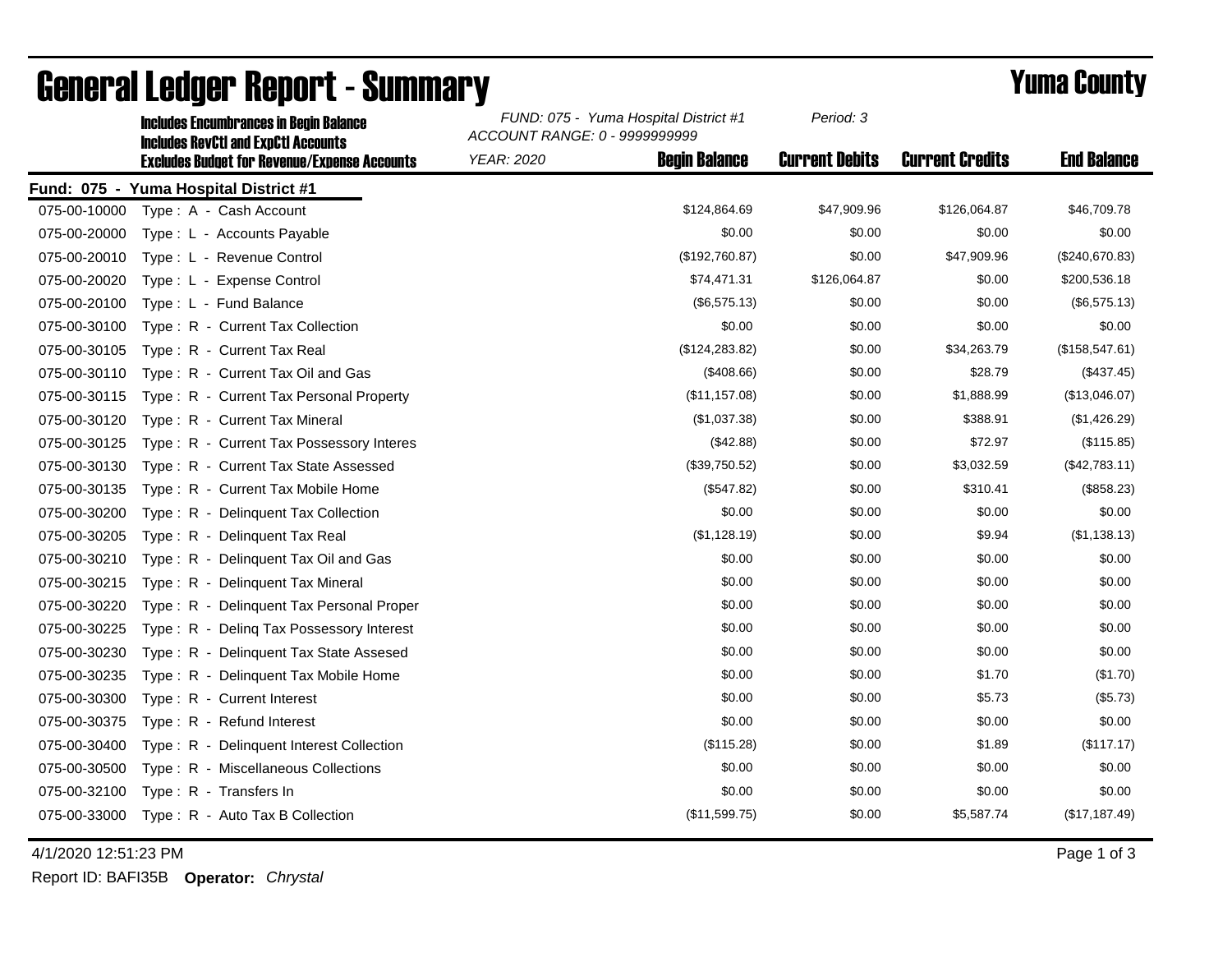| <b>General Ledger Report - Summary</b> |                                                                                             |                                       |                                                                        |                             |                      | <b>Yuma County</b>    |                                  |                    |
|----------------------------------------|---------------------------------------------------------------------------------------------|---------------------------------------|------------------------------------------------------------------------|-----------------------------|----------------------|-----------------------|----------------------------------|--------------------|
|                                        | <b>Includes Encumbrances in Begin Balance</b><br><b>Includes RevCtI and ExpCtI Accounts</b> |                                       | FUND: 075 - Yuma Hospital District #1<br>ACCOUNT RANGE: 0 - 9999999999 |                             | Period: 3            |                       |                                  |                    |
|                                        | <b>Excludes Budget for Revenue/Expense Accounts</b>                                         |                                       | <b>YEAR: 2020</b>                                                      |                             | <b>Begin Balance</b> | <b>Current Debits</b> | <b>Current Credits</b>           | <b>End Balance</b> |
|                                        | Fund: 075 - Yuma Hospital District #1                                                       |                                       |                                                                        |                             |                      |                       |                                  |                    |
| 075-00-33100                           | Type: $R -$ Auto Tax A & F Collection                                                       |                                       |                                                                        |                             | (\$2,689.49)         | \$0.00                | \$2.316.51                       | (\$5,006.00)       |
| 075-00-49100                           | Type: X - Treasurer Fees                                                                    |                                       |                                                                        |                             | \$5,354.15           | \$1,200.18            | \$0.00                           | \$6,554.33         |
| 075-00-49401                           | Type: X - Transfer Out                                                                      |                                       |                                                                        |                             | \$0.00               | \$0.00                | \$0.00                           | \$0.00             |
| 075-00-49500                           | Type: X - Checks Written / ACH Transfer                                                     |                                       |                                                                        |                             | \$69,117,16          | \$124,864.69          | \$0.00                           | \$193,981.85       |
|                                        |                                                                                             | Fund: 075 - Yuma Hospital District #1 |                                                                        | Totals :                    | (\$118,289.56)       | \$300,039.70          | \$221.884.79                     | (\$40,134.65)      |
|                                        |                                                                                             | <b>Total Fund Revenues:</b>           | \$47,909.96                                                            | <b>Total Fund Expenses:</b> |                      | \$126,064.87          | <b>Net Revenue Over Expense:</b> | (\$78,154.91)      |